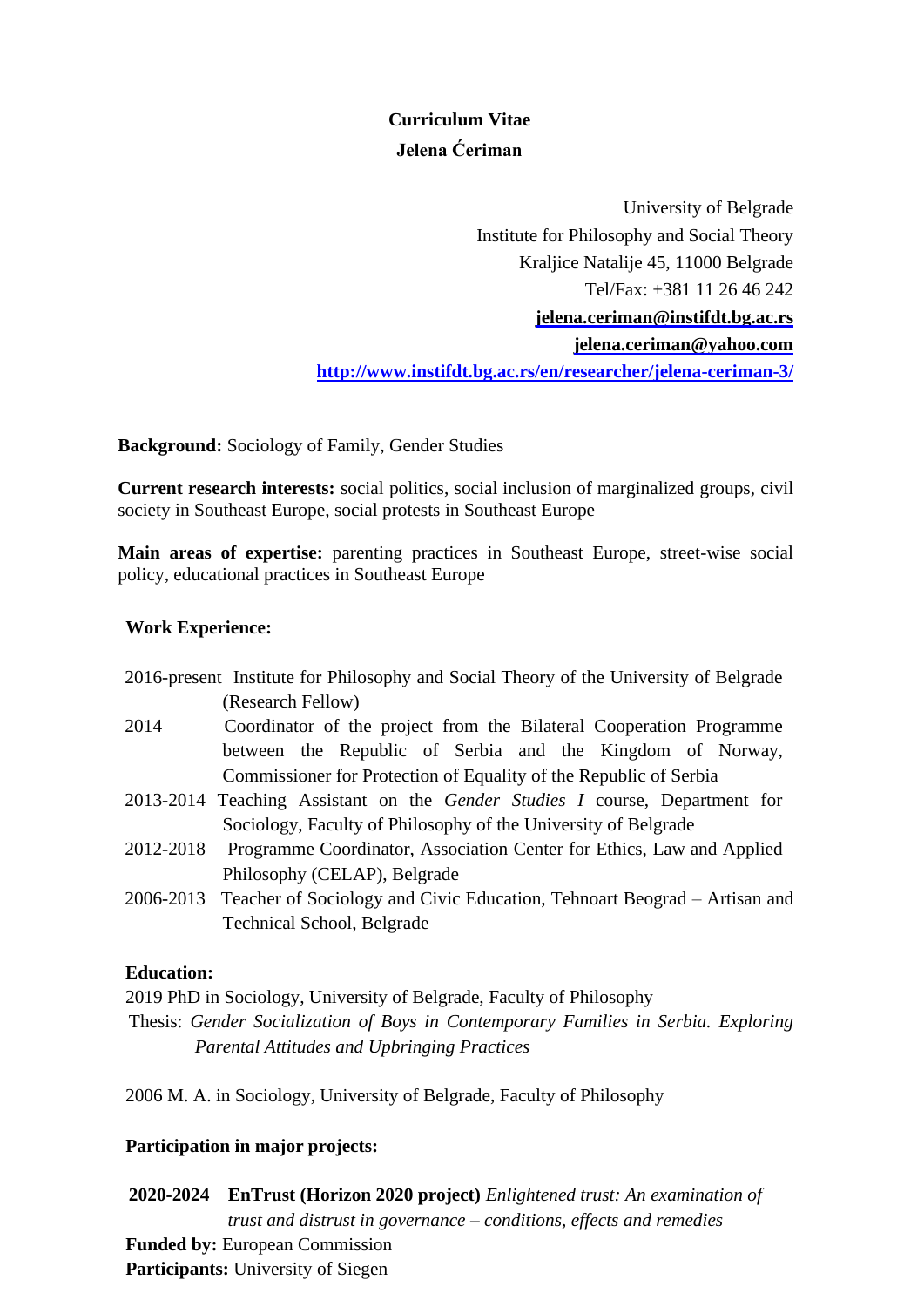| <b>Position:</b>               | University of Copenhagen<br><b>Panteion University</b><br>Institute for Philosophy and Social Theory (IFDT), University of Belgrade<br>University of Warsaw<br><b>Masaryk University</b><br>Civil Society Europe<br>University of Siena<br>Lead researcher within IFDT team for working package on trust and<br>distrust at the street-level of public policy |
|--------------------------------|---------------------------------------------------------------------------------------------------------------------------------------------------------------------------------------------------------------------------------------------------------------------------------------------------------------------------------------------------------------|
|                                | 2017-2021 (DISDEM) Disobedient Democracy: A Comparative Analysis of<br>Contentious Politics in European Semi-periphery                                                                                                                                                                                                                                        |
|                                | Funded by: Swiss National Science Foundation under the initiative "Promotion of                                                                                                                                                                                                                                                                               |
|                                | Young Scientists in Eastern Europe" (PROMYS)<br>Participants: Faculty of Political Sciences, University of Zagreb (Project Leader)<br>Institute for Philosophy and Social Theory, University of Belgrade<br>Universidad Complutense de Madrid in Spain                                                                                                        |
| <b>Position:</b>               | Nova University in Lisbon, Portugal<br>Protest Event Analysis (PEA) Coordinator for Serbia                                                                                                                                                                                                                                                                    |
|                                | <b>2018-currently:</b> COST Action: CA18114 European Non-Territorial Autonomy<br><b>Network</b>                                                                                                                                                                                                                                                               |
| <b>Position:</b>               | Researcher and MC Substitute for the Institute for Philosophy and Social<br>Theory, University of Belgrade, Serbia                                                                                                                                                                                                                                            |
| <b>Position:</b>               | <b>COST Action: CA18119 RS</b> Who Cares in Europe?<br>Researcher and MC Substitute for the Institute for Philosophy and Social<br>Theory, University of Belgrade, Serbia                                                                                                                                                                                     |
| 2017-2019<br><b>Funded by:</b> | Support to Improve Social Inclusion in the Republic of Serbia<br><b>Swiss Confederation</b><br><b>Participants:</b> Social Inclusion and Poverty Reduction Unit (SIPRU) of the<br>Government of the Republic of Serbia                                                                                                                                        |
| <b>Position:</b>               | Consultant and author of a final report                                                                                                                                                                                                                                                                                                                       |
| 2017-2018<br><b>Funded by:</b> | Women – Change Agents in Education and Science<br>Swiss Agency for Development and Cooperation (SDC), University of                                                                                                                                                                                                                                           |
|                                | Fribourg Switzerland, Performing and Responsive Social Sciences<br>(PERFORM), HELVETAS Swiss Cooperation and Republic Secretariat<br>for Public Policy - Serbia                                                                                                                                                                                               |
|                                | <b>Participants:</b> Institute for Philosophy and Social Theory of the University of Belgrade                                                                                                                                                                                                                                                                 |

**Position**: Project Coordinator and lead researcher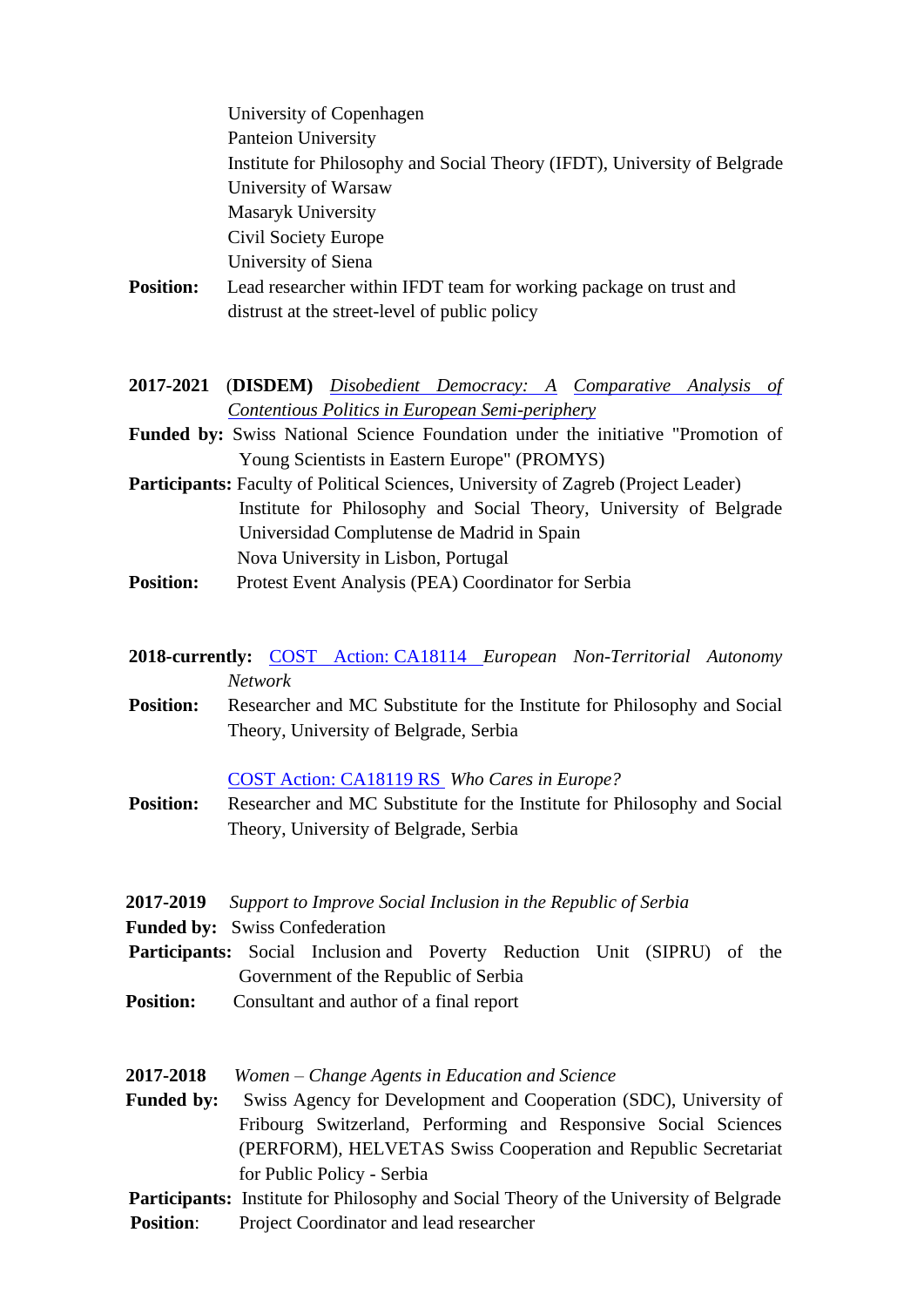| 2015             | Roma Placement Program                                                                    |
|------------------|-------------------------------------------------------------------------------------------|
|                  | <b>Funded by:</b> National Endowment for Democracy (USA)                                  |
|                  | <b>Participants:</b> Center for Policy Studies (CPS) Central European University (CEU),   |
|                  | <b>Budapest</b>                                                                           |
|                  | Association Center for Ethics, Law and Applied Philosophy (CELAP),                        |
|                  | Belgrade                                                                                  |
| <b>Position:</b> | <b>Youth Mentor</b>                                                                       |
|                  |                                                                                           |
|                  |                                                                                           |
| 2013-2015        | School without violence/Integrated Response to Violence against Women                     |
|                  | and Girls in Serbia                                                                       |
|                  | <b>Funded by:</b> UN Trust Fund to end violence against women, UN Women, UNICEF,          |
|                  | <b>UNDP</b>                                                                               |
|                  | <b>Participants:</b> Centre for Gender and Politics, Faculty of Political Sciences of the |
|                  | University of Belgrade                                                                    |
|                  | Institute for Psychology, Faculty of Philosophy of the University of                      |
|                  | Belgrade                                                                                  |
|                  | Ministry of Education, Science and Technological Development of the                       |
|                  | Republic of Serbia                                                                        |
| <b>Position:</b> | Researcher and author of a final report                                                   |

**2012-2018:** Program Coordinator and lead researcher at the Association Center for Ethics, Law and Applied Philosophy (CELAP), Belgrade:

- 2017-2018 *GENDER IN ACADEMIA AND FAMILY LIFE: Reconciliation of Family Life and the Early Stages of Scientific Careers.* Project was supported by the Swiss Agency for Development and Cooperation SDC, University of Fribourg Switzerland, Performing and Responsive Social Sciences PERFORM, HELVETAS Swiss Cooperation.

Project partner: Institute for Philosophy and Social Theory, University of Belgrade.

- 2014-2016 *Gender that Matters: Poverty and Social Inclusion - Social Protection Status in Rural Kosovo \* and Serbia*. Project was funded by the Regional Research Promotion Program in the Western Balkans (RRPP). The RRPP is coordinated and operated by the Interfaculty Institute for Central and Eastern Europe (IICEE) at the University of Fribourg. The programme is fully funded by the Swiss Agency for Development and Cooperation (SDC), Federal Department of Foreign Affairs.
- 2012-2013 *Gender Perspectives in Family Socialization*. Project was funded by the Regional Research Promotion Program in the Western Balkans (RRPP). The RRPP is coordinated and operated by the Interfaculty Institute for Central and Eastern Europe (IICEE) at the University of Fribourg. The programme is fully funded by the Swiss Agency for Development and Cooperation (SDC), Federal Department of Foreign Affairs.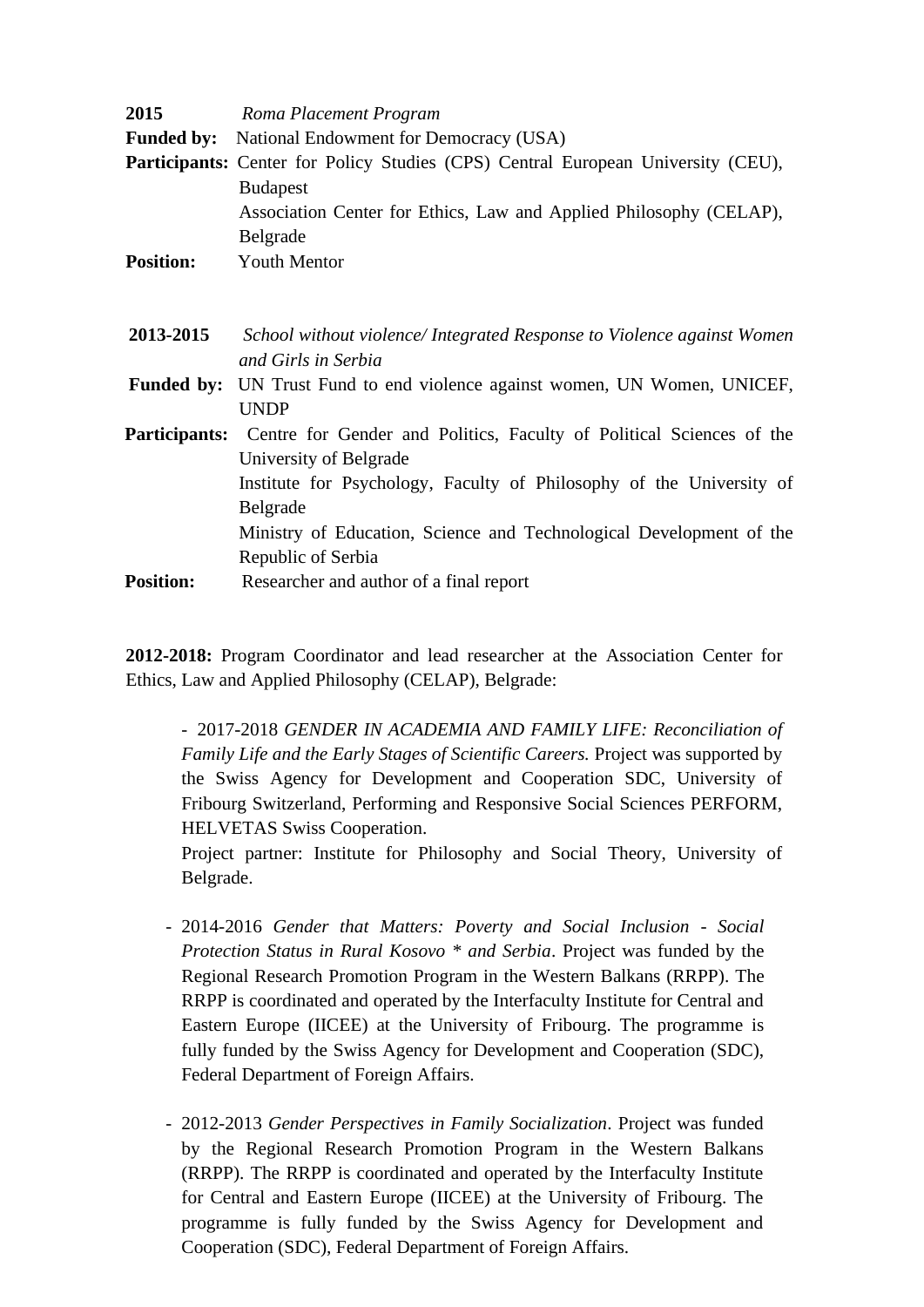**2010-2011** *From "Gender Studies" to Gender IN Studies: Gender Inclusive Curriculum in Higher Education*

**Funded by:** UNESCO-CEPES

 **Participants:** Association Center for Ethics, Law and Applied Philosophy (CELAP), Belgrade

**Position:** Researcher and co-author of a final report

## **SELECTED PUBLICATIONS**

### **Books (in BHS)**

(2015) Jelena Ćeriman et al. *[Research on Gender-Based Violence in Schools in Serbia] Istraživanje rodno zasnovanog nasilja u školama u Srbiji.* Beograd: Fakultet političkih nauka, Centar za studije roda i politike : UNICEF.

### **Edited Volumes (in BHS)**

(2018) Jelena Ćeriman, Irena Fiket and Krisztina Rácz (Eds.) *[Juggling Between Patriarchy and Precarity: Harmonization of Family and Professional Obligations of Academic Workers] Žongliranje između patrijarhata i prekarijata: Usklađivanje porodičnih i profesionalnih obaveza akademskih radnica*, Beograd: Univerzitet, Institut za filozofiju i društvenu teoriju : Centar za etiku, pravo i primenjenu filozofiju.

(2016) Sanja Milutinović Bojanić, Jelena Ćeriman and Verica Pavić Zentner (Eds.) *[Poverty, Rurality, Gender: Researching Social Protection System in Rural Areas of Serbia] Siromaštvo, ruralnost, rod: Istraživanje funkcionisanja sistema socijalne zaštite u ruralnim oblastima Srbije*, Beograd: Centar za etiku, pravo i primenjenu filozofiju : Institut za filozofiju i društvenu teoriju Univerziteta u Beogradu.

(2016) Sanja Milutinović Bojanić and Jelena Ćeriman (Eds.) *[Rurality and Gender: Access and Recognition of Social Protection Programmes] Ruralnost i rod: Dostupnost i prepoznavanje programa socijalne zaštite*, Beograd: Centar za etiku, pravo i primenjenu filozofiju : Institut za filozofiju i društvenu teoriju Univerziteta u Beogradu; Novi Sad: Akademska knjiga.

### **Articles and Book Chapters (in English)**

Jelena Ćeriman, Aleksandar Pavlović (2020) "Beyond the territory principle: Nonterritorial approach to the Kosovo question(s)", Philosophy and Society, Vol. 31, No. 3: 340–362. DOI: <https://doi.org/10.2298/FID2003340C>

(2019) Jelena Ćeriman "The Limits of Individualizing Parenthood in Serbia: Study of Gender Socialization of Children", *Philosophy and Society,* Vol. 30, No. 3: 321–462.

Jelena Ćeriman & Irena Fiket (2020) "Intra-family Engagement? A Study of Female Academic Staff at the University of Belgrade". U: L. Stevanović, M. Prelić, M. Lukić Krstanović (ur.), WOMEN SCHOLARS AND SCIENTISTS IN SOCIETY Proceedings from the Conference Held on 11–13 February 2020, at Serbian Academy of Sciences and Arts, Belgrade, Belgrade: Institute of Ethnography SASA, str. 89–98.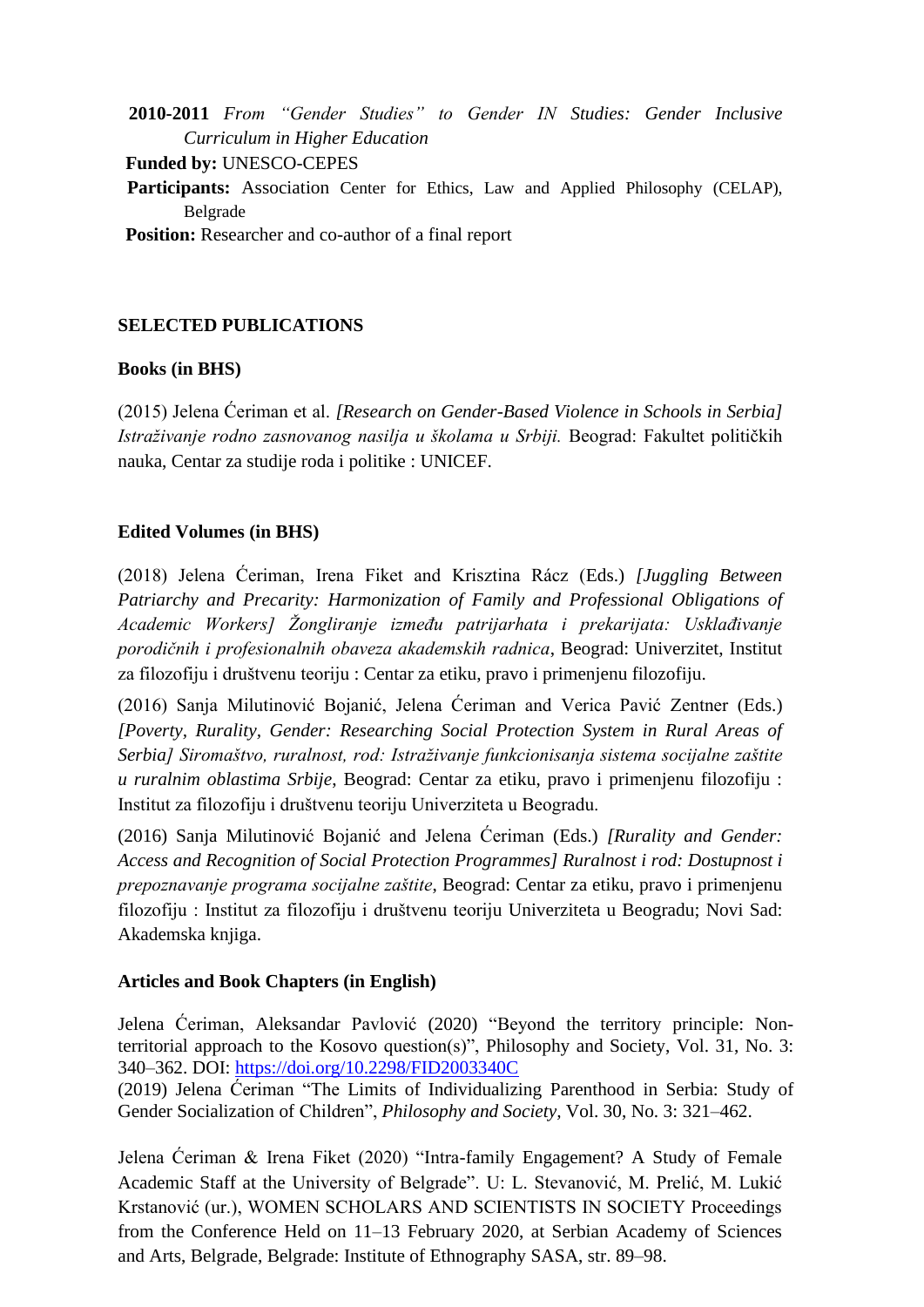ISBN: 978-86-7587-106-4

(2013) Jelena Ćeriman "-One Better Stands on Two Legs than on One Leg- Families in Serbia and Montenegro from Parents Point of View", *Der Donauraum*, 3-4/2012, pp. 583–593.

(2011) Sanja Milutinović Bojanić, Jelena Ćeriman and Gazela Pudar "Serbia at the Crossroads: Gender Inclusiveness in Higher Education: Real or just Wishful Thinking". In: Laura Grunberg (ed.), *From "Gender Studies" to Gender in Studies: Gender Inclusive Curriculum in Higher Education, Academic Courses and Curricula*, Bucharest: UNESCO-CEPES, pp. 185–207.

## **Articles (in BHS)**

Jelena Ćeriman (2021) "Modeli rodne socijalizacije dečaka u porodicama u savremenoj Srbiji", Etnoantropološki problemi, god. 16, sv. 1, str. 245–270. DOI: <https://doi.org/10.21301/eap.v16i1.10>

(2019) Jelena Ćeriman, Violeta Bogdanović Šutković [Sociology Teaching Improvement Possibilities: Analysis of the Relation between Qualifications Frameworks at the Secondary and Tertiary Level of Education in Serbia] "Mogućnosti unapređenja nastave sociologije: Analiza povezanosti okvira kvalifikacija na sekundarnom i tercijarnom nivou obrazovanja u Srbiji", *Sociologija*, Vol. LXI (special issue), pp. 742–757. DOI: <https://doi.org/10.2298/SOC19S1742C>

(2015) Jelena Ćeriman and Verica Pavić Zentner, [Gender and Poverty: Access of Women and Girls to Social Services in Rural Areas of Serbia] "Rod i siromaštvo: Pristup žena i devojčica socijalnim uslugama u ruralnim područjima Srbije". *Sociološki godišnjak* (10): 377–392.

### **Book Chapters (in BHS)**

(2019) Jelena Ćeriman and Irena Fiket, [Understanding of the Concept of Gender Equality in the Normative Framework of the Higher Education System in Serbia] "Razumevanje koncepta rodne ravnopravnosti u normativnom okviru visokog obrazovanja u Srbiji". In: D. Vujadinović and Z. Antonijević (Eds.), *Rodna ravnopravnost u visokom obrazovanju: Koncepti, prakse i izazovi,* Novi Sad: Akademska knjiga, pp. 101–120.

(2018) Jelena Ćeriman [Ivory tower pitfalls and change *possibilities*] "Zamke kule od slonovače i *mogućnosti* promena". In J. Ćeriman, I. Fiket and K. Rácz (Eds.), *Žongliranje između patrijarhata i prekarijata: Usklađivanje porodičnih i profesionalnih obaveza akademskih radnica,* Beograd: Univerzitet, Institut za filozofiju i društvenu teoriju : Centar za etiku, pravo i primenjenu filozofiju, pp. 65–88.

 $-(2018)$  [Guiding through the Research Process] "Putovanje kroz metodologiju ustraživanja". In J. Ćeriman, I. Fiket and K. Rácz (Eds.), *Žongliranje između patrijarhata i prekarijata: Usklađivanje porodičnih i profesionalnih obaveza akademskih radnica,* Beograd: Univerzitet, Institut za filozofiju i društvenu teoriju :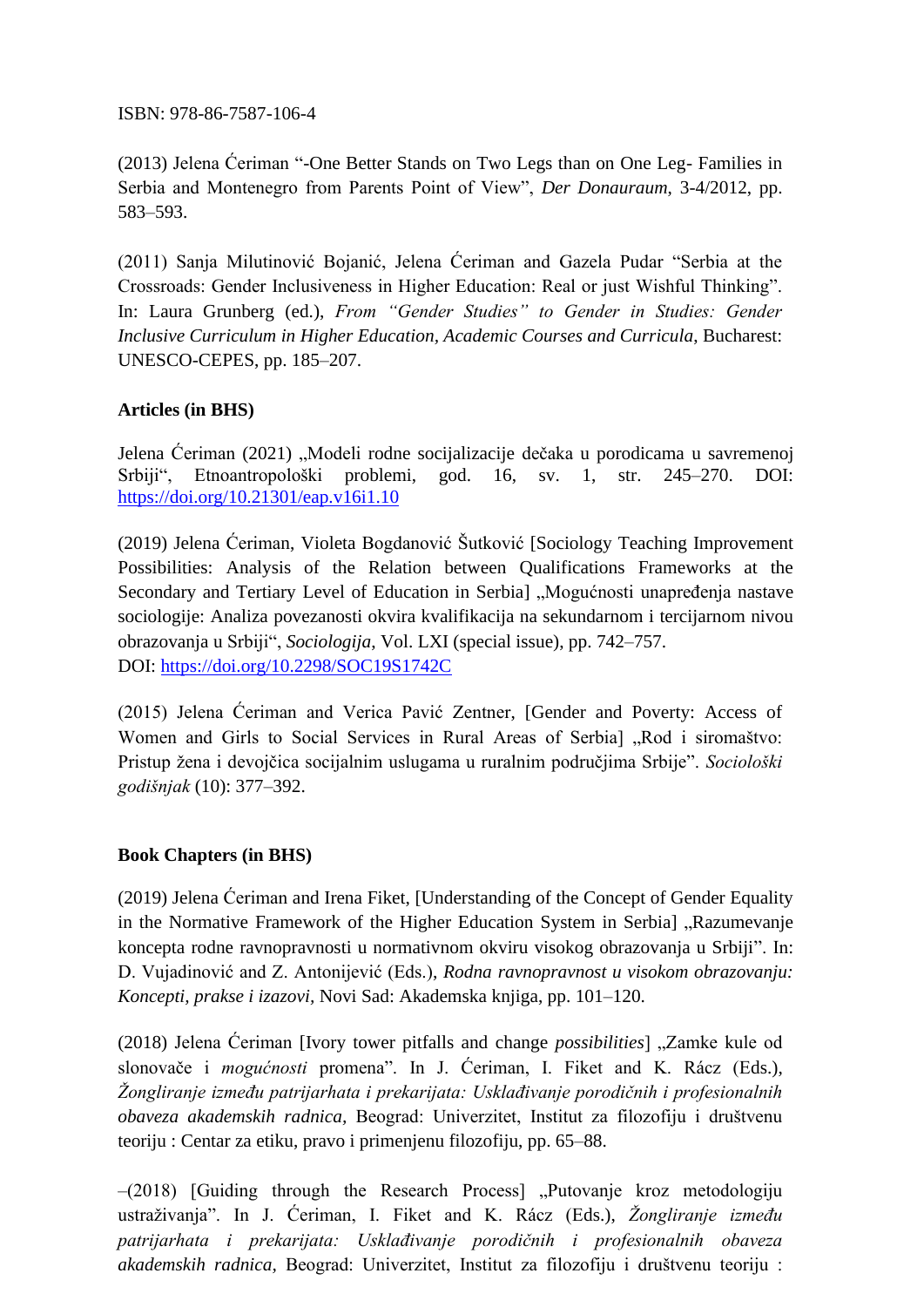Centar za etiku, pravo i primenjenu filozofiju, pp. 13–24.

(2018) Jelena Ćeriman and Gazela Pudar Draško, [Formal and Non-formal Practices in Academia: Gender (Non)networking] "Formalne i neformalne prakse u akademiji: Rodna (ne)umrežavanja. In B. Delibašić, G. Pudar Draško, I. Fiket (Eds.), *Univerziteti između meritokratije i patrijarhata: Žene i moć delanja*, Beograd: Univerzitet, Institut za filozofiju i društvenu teoriju, pp. 95–117.

(2018) Jelena Ćeriman [Research Methodology] "Metodologija istraživanja". In B. Delibašić, G. Pudar Draško, I. Fiket (Eds.), *Univerziteti između meritokratije i patrijarhata: Žene i moć delanja*, Beograd: Univerzitet, Institut za filozofiju i društvenu teoriju, pp. 13–23.

–(2017) [Engaged Parenthood in Serbia] "Angažovano roditeljstvo u Srbiji". In A. Zaharijević and J. Vasiljević (Eds.), *Angažman: Uvod u studije angažovanosti*, Beograd: Institut za filozofiju i društvenu teoriju i Novi Sad: Akademska knjiga, pp. 161–174.

(2016) Gazela Pudar Draško, Jelena Ćeriman and Milica Resanović [The Access to Employment and Education in Rural Areas of Serbia] "Pristup zapošljavanju i obrazovanju u ruralnim oblastima Srbije". In S. Milutinović Bojanić, J. Ćeriman, V. Pavić Zentner (Eds.) *Siromaštvo, ruralnost, rod: Istraživanje funkcionisanja sistema socijalne zaštite u ruralnim oblastima Srbije*, Beograd: Centar za etiku, pravo i primenjenu filozofiju : Institut za filozofiju i društvenu teoriju Univerziteta u Beogradu, pp. 65–85.

(2016) Jelena Ćeriman, Bojan Todorović and Sanja Milutinović Bojanić, [Overview of the current framework for providing social protection services in Serbia] "Pregled postojećeg okvira pružanja usluga socijalne zaštite i podrške u Srbiji". In S. Milutinović Bojanić, J. Ćeriman and V. Pavić Zentner (Eds.), *Siromaštvo, ruralnost, rod: Istraživanje funkcionisanja sistema socijalne zaštite u ruralnim oblastima Srbije*, Beograd: Centar za etiku, pravo i primenjenu filozofiju : Institut za filozofiju i društvenu teoriju Univerziteta u Beogradu, pp. 19–46.

(2016) Jelena Ćeriman and Verica Pavić Zentner [Methodological Framework of the Research] "Metodološki okvir istraživanja". In S. Milutinović Bojanić, J. Ćeriman and V. Pavić Zentner (Eds.), *Siromaštvo, ruralnost, rod: Istraživanje funkcionisanja sistema socijalne zaštite u ruralnim oblastima Srbije*, Beograd: Centar za etiku, pravo i primenjenu filozofiju : Institut za filozofiju i društvenu teoriju Univerziteta u Beogradu, pp. 47–64.

(2014) Jelena Čeriman [Globalization in Sociology] "Globalizacija u sociologiji". In V. Milisavljević (Editor-in-chief) *Nauka i globalizacija,* Pale: Filozofski fakultet, pp. 1391– 1400.

## **Conferences, Invited Lectures, Workshops and Summer Schools (selected):**

• (2020) (with I. Fiket) "Engagement within the family? Study on female academic workers of the University of Belgrade", Conference: *Women Scholars and*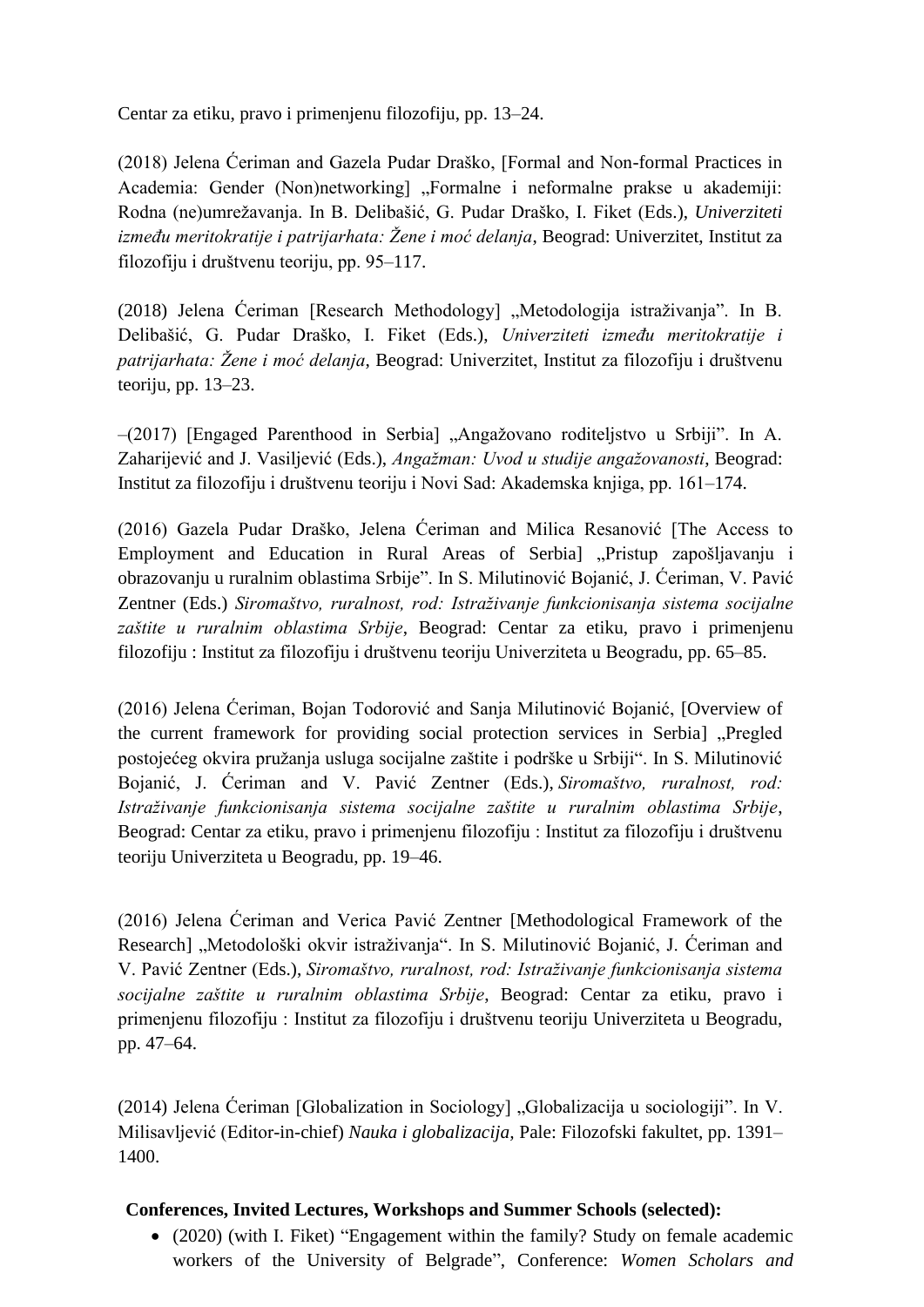*Scientists in Society,* Serbian Academy of Sciences and Arts, February 11-13.

- (2019) (with I. Fiket) "Stealing the space from Civil Society: the case of GONGOs in Serbia", Workshop: *The Shrinking of Legal Space for Civil Society in the European Union*, University of Exeter, September 12-13.
- (2019) (with A. Pavlović) "Analysis of Contentious Politics on the European Semi-periphery: Who protests on the streets of Belgrade?", Conference: 26th International Conference of Europeanists: *Sovereignties in Contention: Nations, Regions and Citizens in Europe*, Universidad Carlos III de Madrid, June 20-22.
- (2018) (with G. Pudar Draško and I. Fiket) "How the changes from socialist to neoliberal social policies affected the social support to women from multimarginalized groups in Serbia?", Conference: Sixth Annual IOS Conference: Social Policy in East and Southeast Europe in Past and Present. Demographic Challenges and Patterns of Inclusion and Exclusion, Leibniz Institute for East and Southeast European Studies, Regensburg, June, 21-23.
- (2018) "Reflexivity of parents in the process of formation of the concept of family in Serbia and Montenegro", Conference: AIAS (Aarhus Institute of Advanced Studies) Symposium: Family, Memory, Identity, Aarhus, May 23-24.
- (2017-2019) Lecturer, Center for Women's Studies, Belgrade
- (2017) "Ничейная земля: от конфликта к сотрудничеству", organizer and participant of the conference: *Постимперская ситуация межвоенного периода в интеллектуальной рефлексии: война, ответственность, идентичность,*  Institute for Philosophy and Social Theory of the University of Belgrade, Belgrade, December 05-06.
- (2017) "Research Subjects or Not? Methodological Issues in Research on Exclusion and Vulnerability in Sociology", Conference: First Spanish-Serbian Workshop on Philosophy and Social Theory *Engaging Vulnerability and Exclusion: Rethinking the Subject in the XXI Century*, Universidad Complutense, Madrid, November 07-08.
- (2017) Organizer and participant of the *Workshop on Studies of Engagement,*  Faculty of Philosophy of the University of Zagreb, October 16.
- (2016) "Re-Thinking the Social Assistance Services in Times of Crisis: A Case Study of Serbia", Conference: 6th midterm Conference of the European Sociological Association's Research Network Sociology of Culture (RN7) *Emergent Culture*, Exeter, November 16-18.
- (2016) (with E. Djordjevic) "Stand-Up Satire and Political Correctness", Summer School *ReThinking Politics of Diversity*, University in Rijeka, September 12-16
- (2013–2016) Invited Lecturer for the *Gender and Culture* Master's course, Faculty of Political Sciences of the University of Belgrade.
- (2014) (with N. Duhaček and K. Perišić) "Gender Based Violence in Elementary and Secondary Schools in Serbia", International Conference *Čemu još obrazovanje? / Why Still Education?* organized by the Institute for Philosophy and Social Theory of the University of Belgrade in Kovačica, June 06-08.
- (2013) Gender Socialisation of Children in Families in Contemporary Serbia, *First Rijeka Interdisciplinary Congress of Social Sciences and Humanities' Students – Sexuality*, Student Council of the Faculty of Philosophy in Rijeka, October 23-26.
- (2013)"Gender Perspectives in Family Socialisation", organizer and participant of the International Conference *Mind the Gap – Family Socialisation and*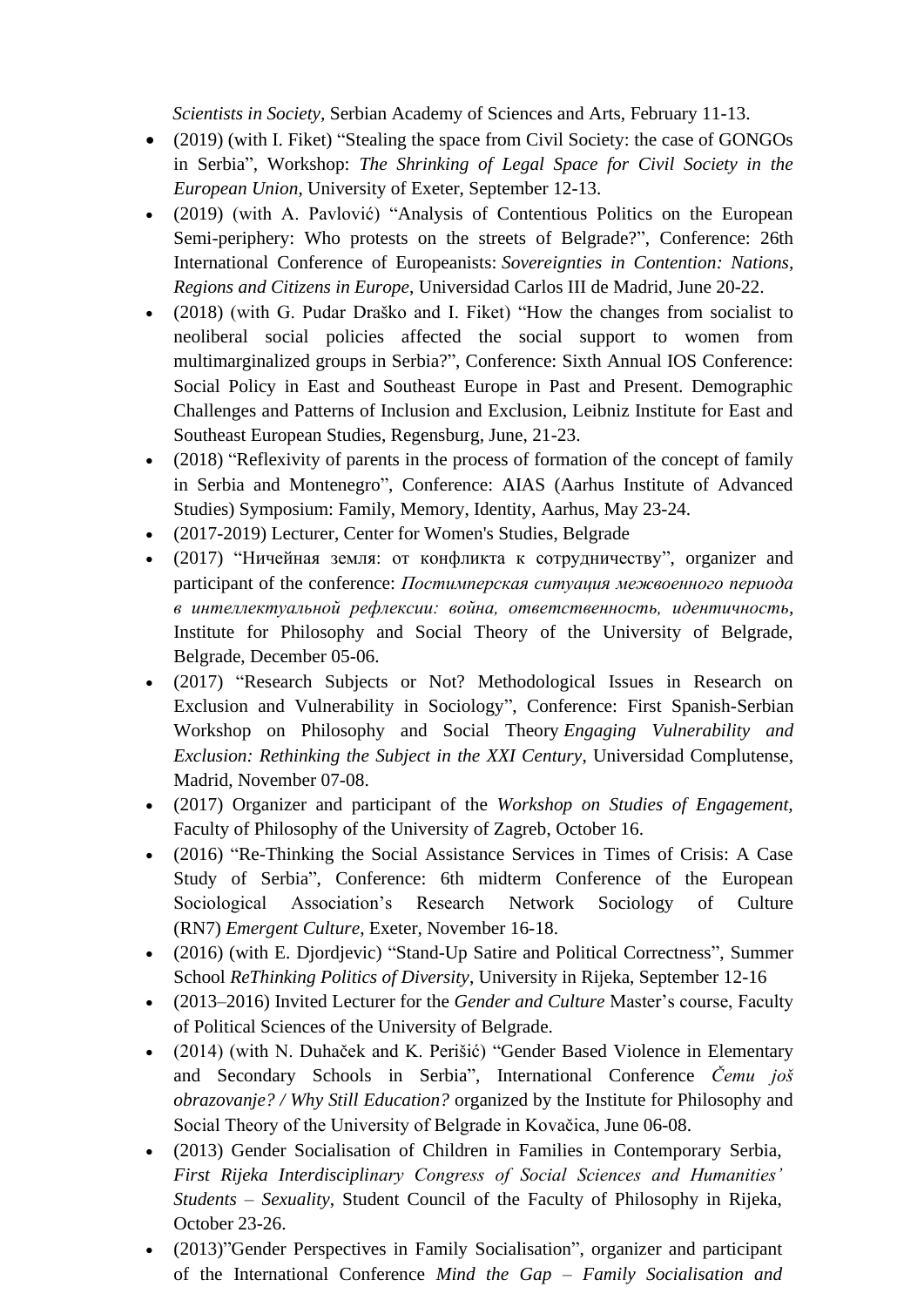*Gender*, hosted by the Institute for Philosophy and Social Theory of the University of Belgrade in Belgrade, April 18-20.

- (2013) (with Sanja Milutinović Bojanić and Verica Pavic Zentner) "Specific Methodological Challenges in Gender Research", *3rd European Conference on Politics and Gender* organized by the Universitat Pompeu Fabra in Barcelona, March 21–23.
- (2012) (with Verica Pavic Zentner) "Gender perspectives in Family Socialization in Serbia and Montenegro", *3rd Young Scientist Forum on Central and South East Europe on: (In-)Equality – Political, Economic, Social, Spatial and Gender Aspects*, Institut für den Donauraum und Mitteleuropa in Vienna, December 06- 07.

## **Organization of International Conferences:**

22-23. 11. 2019. *1st ENTAN conference: Non-Territorial Autonomy as a Form of Plurinational Democracy: Participation, Recognition, Reconciliation,* Belgrade, Institute for Philosophy and Social Theory of the University of Belgrade (keynote speaker: Ephraim Nimni)

05-06. 12. 2017. *Постимперская ситуация межвоенного периода в интеллектуальной рефлексии: война, ответственность, идентичность,* Belgrade, Institute for Philosophy and Social Theory of the University of Belgrade.

18. 04. 2017. *Holokaust i filozofija* [*Holocaust and philosophy*], Novi Sad, Institute for Philosophy and Social Theory of the University of Belgrade.

18–20. 04. 2013. *Mind the Gap – Family Socialisation and Gender*, Belgrade, Institute for Philosophy and Social Theory of the University of Belgrade

### **Public engagement and media appearances (in Serbian):**

- (2020): Portal of the Heinrich Böll Foundation's Office in Belgrade, 16.01. **[https://rs.boell.org/sr/2020/01/16/o-zakonu-o-finansijskoj-podrsci-porodici](https://rs.boell.org/sr/2020/01/16/o-zakonu-o-finansijskoj-podrsci-porodici-sa-decom-i-njegovim-posledicama)[sa-decom-i-njegovim-posledicama](https://rs.boell.org/sr/2020/01/16/o-zakonu-o-finansijskoj-podrsci-porodici-sa-decom-i-njegovim-posledicama)**
- (2019): Vreme, 19. 12. [https://www.vreme.com/cms/view.php?id=1741549&fbclid=IwAR3kDRzs9Sf](https://www.vreme.com/cms/view.php?id=1741549&fbclid=IwAR3kDRzs9SfFGoLsFQW74OiZoNtPhtfJQtKCftYeV7m36m15Kr3DVp4cun8) [FGoLsFQW74OiZoNtPhtfJQtKCftYeV7m36m15Kr3DVp4cun8](https://www.vreme.com/cms/view.php?id=1741549&fbclid=IwAR3kDRzs9SfFGoLsFQW74OiZoNtPhtfJQtKCftYeV7m36m15Kr3DVp4cun8)
- $(2019)$ : Blic, 30. 12. [https://www.blic.rs/vesti/drustvo/lepljivi-pod-zene-u-srbiji-zaraduju-manje-od](https://www.blic.rs/vesti/drustvo/lepljivi-pod-zene-u-srbiji-zaraduju-manje-od-muskaraca-teze-napreduju-a-odgovor-na/g439b04)[muskaraca-teze-napreduju-a-odgovor-na/g439b04](https://www.blic.rs/vesti/drustvo/lepljivi-pod-zene-u-srbiji-zaraduju-manje-od-muskaraca-teze-napreduju-a-odgovor-na/g439b04)
- $(2018)$ : Danas, 27. 12. [https://www.danas.rs/drustvo/vladavina-prava/od-roditelja-se-i-danas-ocekuje](https://www.danas.rs/drustvo/vladavina-prava/od-roditelja-se-i-danas-ocekuje-zrtvovanje/)[zrtvovanje/](https://www.danas.rs/drustvo/vladavina-prava/od-roditelja-se-i-danas-ocekuje-zrtvovanje/) Translation available at: [http://atina.org.rs/en/parent%E2%80%99s-sacrifice](http://atina.org.rs/en/parent%E2%80%99s-sacrifice-expected-even-nowadays)[expected-even-nowadays](http://atina.org.rs/en/parent%E2%80%99s-sacrifice-expected-even-nowadays)
- (2018): Danas, 15. 12. [https://www.danas.rs/drustvo/sukob-ministara-oko-kampanje-za-podsticaj](https://www.danas.rs/drustvo/sukob-ministara-oko-kampanje-za-podsticaj-radjanja/)[radjanja/](https://www.danas.rs/drustvo/sukob-ministara-oko-kampanje-za-podsticaj-radjanja/)